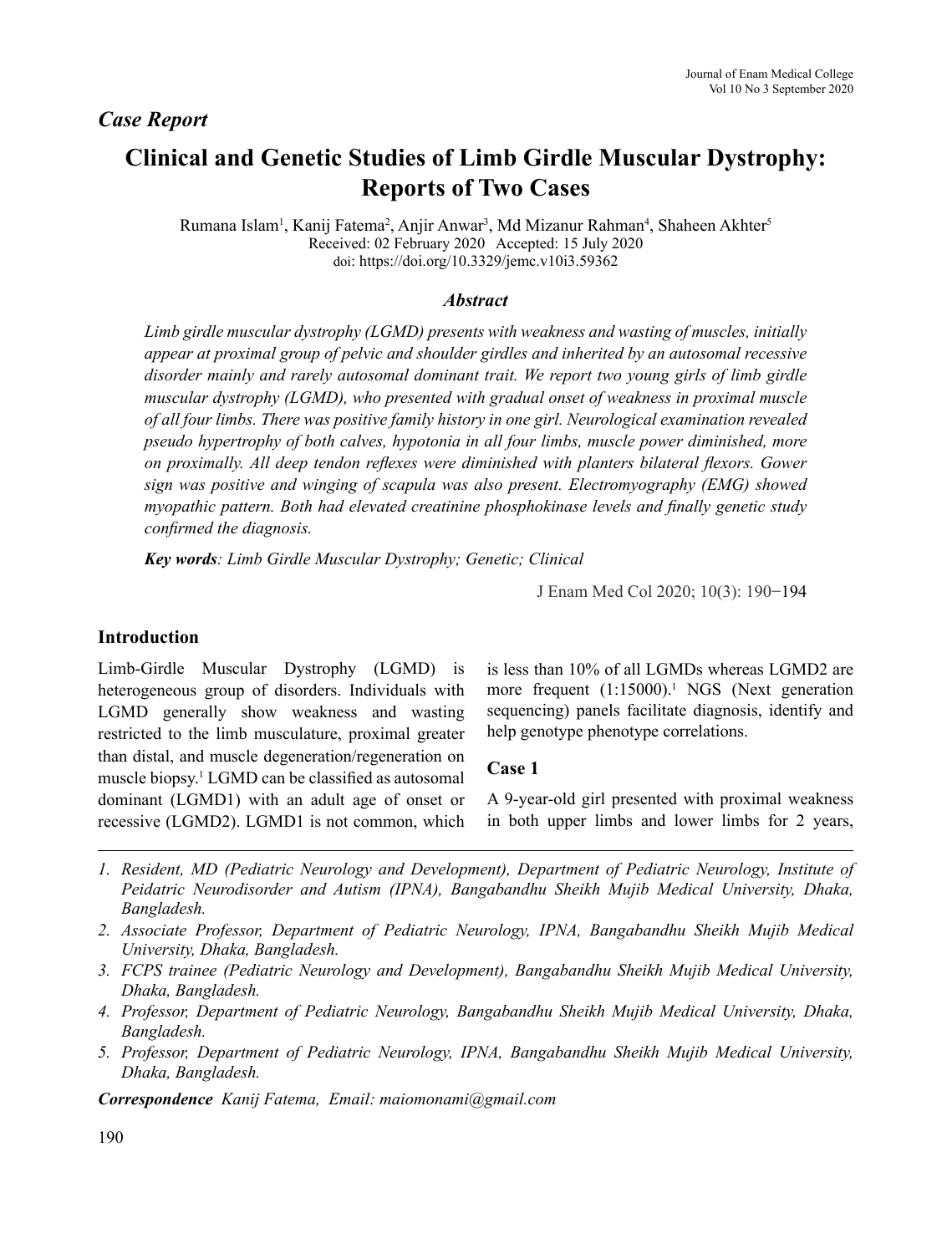which was insidious and gradually progressive. She had difficulty in climbing stairs, running, getting up from squatting position, and raising arms above the head. There was no history of distal muscle weakness, twitching of the muscles, pain in the limbs, breathlessness, cranial nerve involvement or sensory symptoms and bladder and bowel disturbances. She is the second child born of consanguineous marriage. Birth history and developmental milestones were normal. Family history revealed that her younger sister who is 4-year-old, has been suffering from similar weakness in lower limbs for last 6 months and is now frequently falling during walking. General physical examination was normal. Neurological examination showed normal mental functions including speech and cranial nerves function. She had pseudo-hypertrophy of both calves, hypotonia in all four limbs. Power was 3/5 at both shoulders, 4/5 at both elbows, 5/5 at both wrists, 3/5 at both hip joints, 3/5 at both knees, 5/5 at both ankles. Gower's sign was positive. Winging of the scapula was present. All deep tendon reflexes were diminished and bilateral planter flexors response was present. Sensory system was normal. She had waddling gait. There were no cerebellar signs, spine was normal. Other systemic examinations were normal. Haemogram, thyroid function, and renal function tests were normal. Urine routine test was normal. Creatine phosphokinase was 11320 U/L (ref 26−308 U/L), Aldolase was 87.7 U/L (ref up to 13.5 U/l), LDH was 866 U/L (ref 208−378 U/L), AST 282 U/L (ref <35 U/L), ALT 229 U/L (ref  $\leq$ 35 U/L), ECG normal, echocardiography revealed sub-pulmonic VSD with L-R shunt. Nerve conduction studies were normal. EMG performed in right upper and lower limb showed myopathic pattern.

Muscle biopsy from right quadriceps showed muscle fibers of various sizes, fiber necrosis and fiber regeneration. There was crowding of the nuclei in the center, along with lymphocyte, histiocyte and eosinophil infiltration, mild stromal fat infiltration and fibrosis was seen, which are consistent with muscular dystrophy. Whole exome sequencing for muscular dystrophy revealed a homozygous pathogenic mutation at gene SGCA (ENST00000262018.3) on exome 5 and reported as LGMD3 (on OMIM) with variants (c515T>A) of unknown significance. Based on the history, proximal muscle weakness, creatine phosphokinase and other muscle enzyme level, muscle biopsy, EMG and finally on genetic study diagnosis of LGMD was made. She was finally treated with oral steroid (deflazacort), vitamin D and calcium supplement, co-enzyme Q along with other supportive measures including occupational therapy and physiotherapy.

## **Case 2**

An 11-year-old girl presented with proximal weakness in both upper limbs and lower limbs since five years of age, which was insidious and gradually progressive. She had difficulty in climbing stairs, running, getting up from squatting position, and raising arms above the head. There was thinning of shoulders, arms and thighs. She was the third child born of consanguineous marriage. Birth history was uneventful and developmental milestones were normal. General physical examination was normal. Neurological examination showed normal mental functions including speech and cranial nerves were normal. She had atrophy of both shoulders with wasting of both deltoids, thinning of thighs and pseudohypertrophy of both calves, hypotonic in all four limbs. Power was 3/5 at both shoulders, 5/5 at wrists, 3/5 at both hip joints, 5/5 at both ankles. Gower's sign was positive. Winging of the scapula was present. All deep tendon reflexes were diminished and superficial reflexes were present with planter bilateral flexors. Sensory system was normal. She had waddling gait. There were no cerebellar signs and spine was normal. Respiratory and cardiovascular systems and abdomen were unremarkable. Investigations showed haemogram, liver function and renal function tests were normal. Creatine phosphokinase was 1290 IU/L (ref <170 IU/L). Urine routine test was normal. ECG, chest X-ray, echocardiography were normal. Nerve conduction studies were normal. EMG performed in right upper and lower limbs showed myopathic pattern. Whole exome sequencing for muscular dystrophy revealed a heterozygous pathogenic mutation at SGCB (ENST000000181431.5) on exome 5 and reported as LGMD4 (on OMIM) with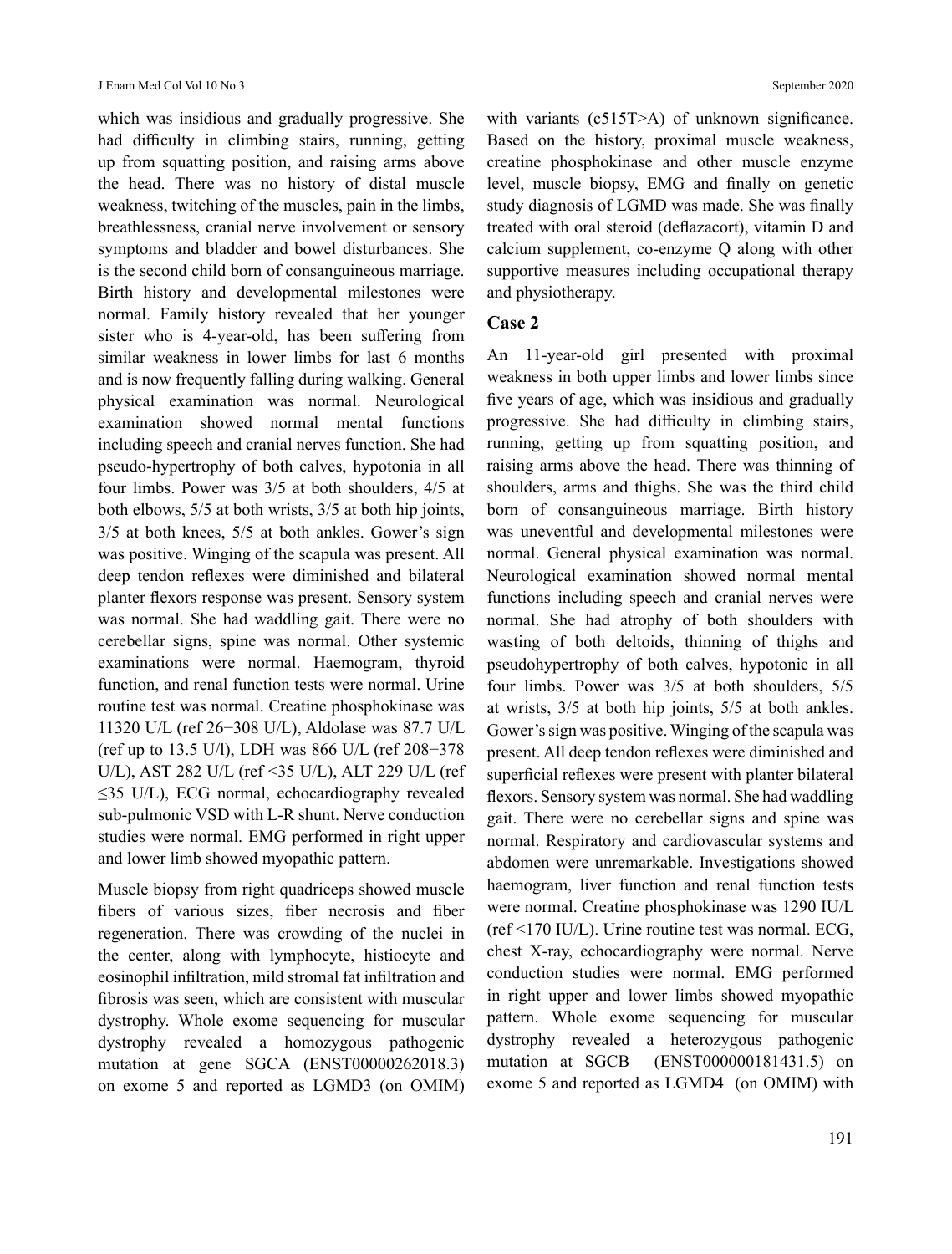variants (c638 T>C) of unknown significance. Based on the history, proximal muscle weakness, creatine phosphokinase levels, EMG and finally on genetic study diagnosis of LGMD was made. She was also treated with oral steroid (prednisolone), vitamin D and calcium supplement along with other supportive measures including occupational therapy and mild physiotherapy.

#### **Discussion**

Limb-girdle muscular dystrophies (LGMD) are a group of muscular dystrophies that were previously identified in patients by 'diagnosis by exclusion'. Estimates for prevalence of all forms of LGMD range from one in  $14,500$  to one in  $123,000$ .<sup>2</sup> Males and females are both affected equally with onset from late in the first decade to the fourth decade.<sup>3</sup>

The term LGMD1 (1A–G) includes groups of LGMD showing dominant inheritance whereas LGMD2 (2A–W) refers to types with autosomal recessive inheritance. Pathogenic variants at more than 50 loci have been reported, making accurate diagnosis a challenge.4 Individuals with LGMD generally show weakness and wasting involving mainly proximal (the shoulder, pelvic girdle, upper thighs, and upper arms) limb musculature compared to distal parts (lower legs and feet, lower arms and hands). Onset, progression, and distribution of the weakness and wasting may vary considerably among individuals and genetic subtypes.

LGMDs are typically limited to skeletal muscle with relative sparing of the bulbar muscles. Presentation varies depending on the genetic subtype. Both our patients are autosomal recessive type of LGMD who had proximal muscle weakness, pseudohypertrophy of the calves and raised creatine phosphokinase. The gold standard to secure diagnosis is the demonstration of causative mutations in the relevant gene. Because of the large number of loci involved, it is generally necessary to direct mutation detection to specific loci.<sup>3</sup>

Sarcoglycanopathy (LGMD2C-F) is the most common subtype among children. Symptoms may present in early life typically 4–7 years old and presentation may occur up to the second decade.<sup>5</sup> Respiratory failure and cardiomyopathy may commonly occur. Serum CK level is generally very high and the diagnosis

is typically established by a lack or reduction of sarcoglycan expression on biopsies and finally by genetic testing. In both of our patients onset of weakness was at 7 and 5 years of age respectively and both had high serum CK level. Our patient 1 having mutation on SGCA, reported as LGMD3 and patient 2 having mutation on SGCB gene, reported as LGMD4, both encodes for sarcoglycan protein and function is to connect the sarcolemma to the extracellular matrix, stabilization of the dystroglycan complex.<sup>6</sup>

Both LGMD3 and LGMD4 are autosomal recessive condition and caused by homozygous or compound heterozygous mutation in the alfa-sarcoglycan gene (SGCA) and beta-sarcoglycan gene (SGCB) on chromosome 17q21 and 4q12 respectively. At the 229th ENMC international workshop LGMD2D was renamed LGMDR3 and LGMD2E was renamed LGMDR4.<sup>7</sup> Several mutations (null and missense) were found in the adhalin gene in 10 affected families of LGMD2D (LGMDR3) from Europe and North Africa. Disease severity varied in age of onset and rate of progression, and patients with null mutations were the most severely affected.<sup>8</sup>

A homozygous 400-kb microdeletion of chromosome 4q11–q12 was found in 6 members of a consanguineous East Anatolian family with a severe form of LGMD2E (LGMDR4) with joint hyper laxity and contractures.<sup>9</sup> Patients presented with proximal symmetric weakness and atrophy of the limb and trunk muscles. The average age at onset was 7.6 years (range 4 to 12), and loss of walking occurred between 12 and 38 years. Calf hypertrophy was also observed.<sup>10</sup> Both LGMD3 and LGMD4 show marked interfamilial variability and genotypic-phenotypic heterogeneity.

Genetic study is not only important for confirmation of diagnosis and genetic counseling is also needed in the management purpose, as treatment strategies differ in different forms of LGMD. In dysferlinopathies, deflazacort is not an effective therapy since steroid treatment should not be administered in patients with dysferlinopathy.<sup>11</sup>

No specific disease-altering treatment currently exists. Update of therapeutic trials in humans includes gene therapy (rAAV), rituximab (IV), dantrolene,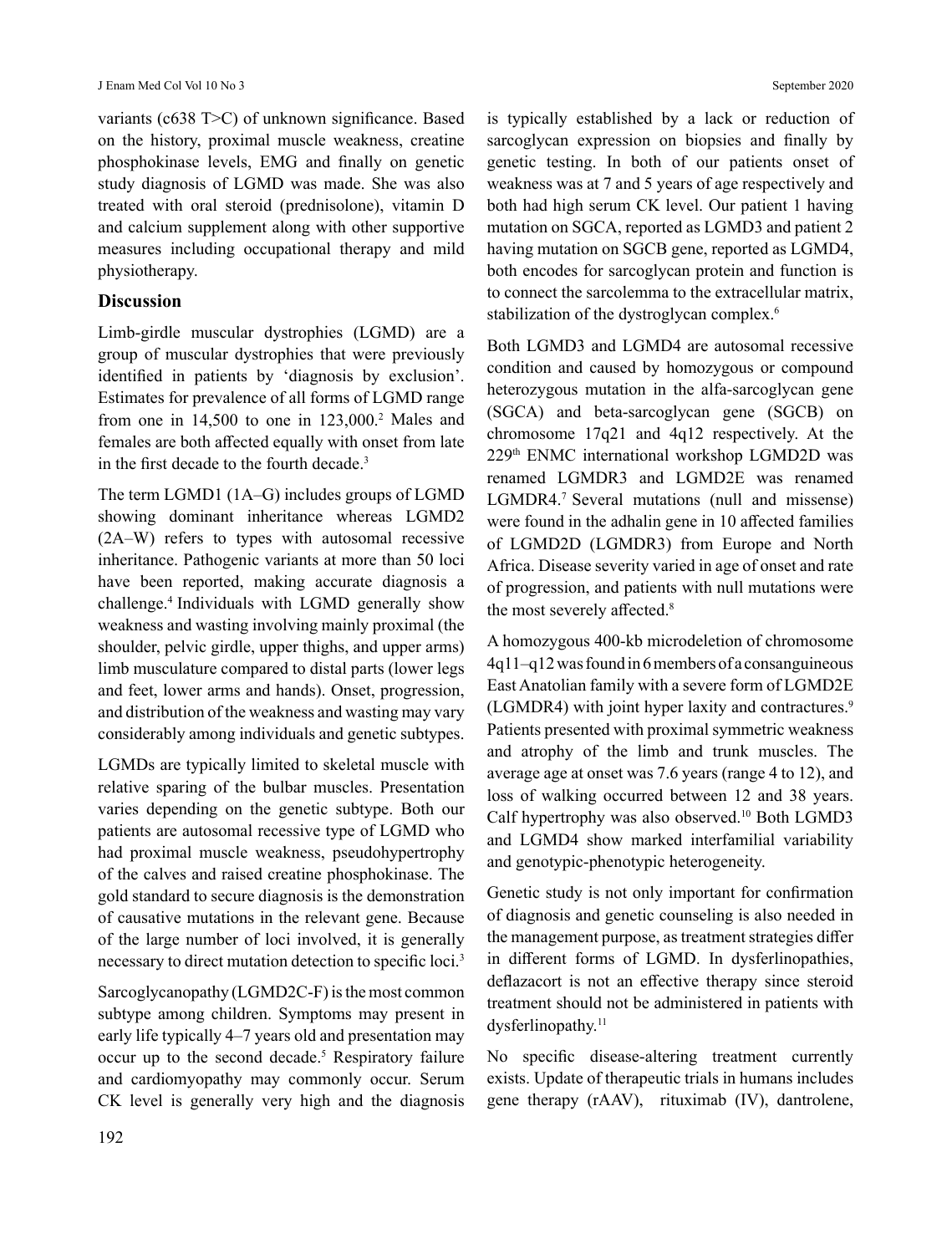deflazacort , prednisone , vitamin D3 , creatine MH, CoQ10, and lisinopril.<sup>11-17</sup> Although enzyme replacement therapy is an available treatment option in patients with LGMD2V (acid maltase deficiency). Corticosteroids have been reported helpful in maintaining muscle function in LGMD2I. However, novel therapies and treatment approaches are being explored in disorders where inflammatory pathways may play a role (e.g., dysferlinopathies). <sup>18</sup> The use monoclonal antibodies like rituximab to block B cell activation or the use of intravenous immunoglobulin to prevent complement attack complex activations are important modalities.<sup>19</sup> Molecular therapeutic approaches have demonstrated promising new treatment potentials in LGMD in the forms of exon skipping and gene therapy.<sup>20</sup>

Physical therapy and occupational therapy should be encouraged for most patients to prevent the formation of contractures and to maximize limb use. Symptomatic treatment with either baclofen, tizanidine, or gabapentin may be provided for muscle cramp.<sup>18</sup>

In patients with cardiac involvement (i.e., LGMD types 1A, 1B, 1C, 2C, 2D, and 2E), serial ECG and echocardiograms are mandatory for monitoring cardiac status. Cardiologic follow-up is crucial for management of cardiomyopathy and placement of intracardiac pacemaker or defibrillators should be done when indicated.<sup>18</sup> None of our patients had cardiac involvement.

Respiratory involvement is common in most LGMD types, especially in patients with severe peripheral weakness (including Pompe disease). Pulmonary function tests are useful in identification of respiratory weakness. Noninvasive or invasive methods of ventilation are helpful in this clinical setting.<sup>18</sup>

All of the LGMD syndromes cause progressive weakness, but the rates of progression vary considerably. Certain LGMD syndromes have cardiac involvement, and affected patients are prone to cardiac conduction system defects, which may lead to sudden death. Rarely, respiratory insufficiency may occur, but usually in severely affected patients and in late stages of the disease. Later onset disease predicts a better prognosis.<sup>18</sup> Sarcoglycanopathies are transmitted in an autosomal recessive manner. It is important to offer genetic counseling regarding potential risks to offspring and reproductive options to young adults who are affected, are carriers, or are at risk of being carriers. Once the pathogenic variant(s) have been identified in an affected family member, prenatal diagnosis for a pregnancy at increased risk and preimplantation genetic diagnosis are possible.<sup>1</sup>

## **Conclusion**

We are reporting two cases of LGMD here. Both the cases presented in pediatric age, had typical clinical features and suggestive biochemical profiles and genetically proven.

#### **References**

- 1. Pegoraro E, Hoffman EP. Limb-girdle muscular dystrophy overview. GeneReviews®[Internet]: University of Washington, Seattle; 2012.
- 2. Urtasun M, Saenz A, Roudaut C, Poza JJ, Urtizberea JA, Cobo AM, et al. Limb-girdle muscular dystrophy in Guipúzcoa (Basque Country, Spain). Brain: a journal of neurology 1998; 121(9): 1735−1747.
- 3. Kanitkar SA, Kalyan M, Gaikwad AN, Makadia A, Shah H. Limb girdle muscular dystrophy (LGMD): Case report. J clin diagn res: JCDR 2015; 9(1): OD08− OD09.
- 4. Murphy AP, Straub V. The classification, natural history and treatment of the limb girdle muscular dystrophies. Journal of neuromuscular diseases 2015; 2(2): 7−19.
- 5. Lodi R, Muntoni F, Taylor J, Kumar S, Sewry C, Blamire A, et al. Correlative MR imaging and 31P-MR spectroscopy study in sarcoglycan deficient limb girdle muscular dystrophy. Neuromuscular Disorders 1997; 7(8): 505−511.
- 6. Hack AA, Groh ME, McNally EM. Sarcoglycans in muscular dystrophy. Microscopy research and technique 2000; 48(3−4): 167−180.
- 7. Straub V, Murphy A, Udd B, Group LWS. 229th ENMC international workshop: Limb girdle muscular dystrophies-Nomenclature and reformed